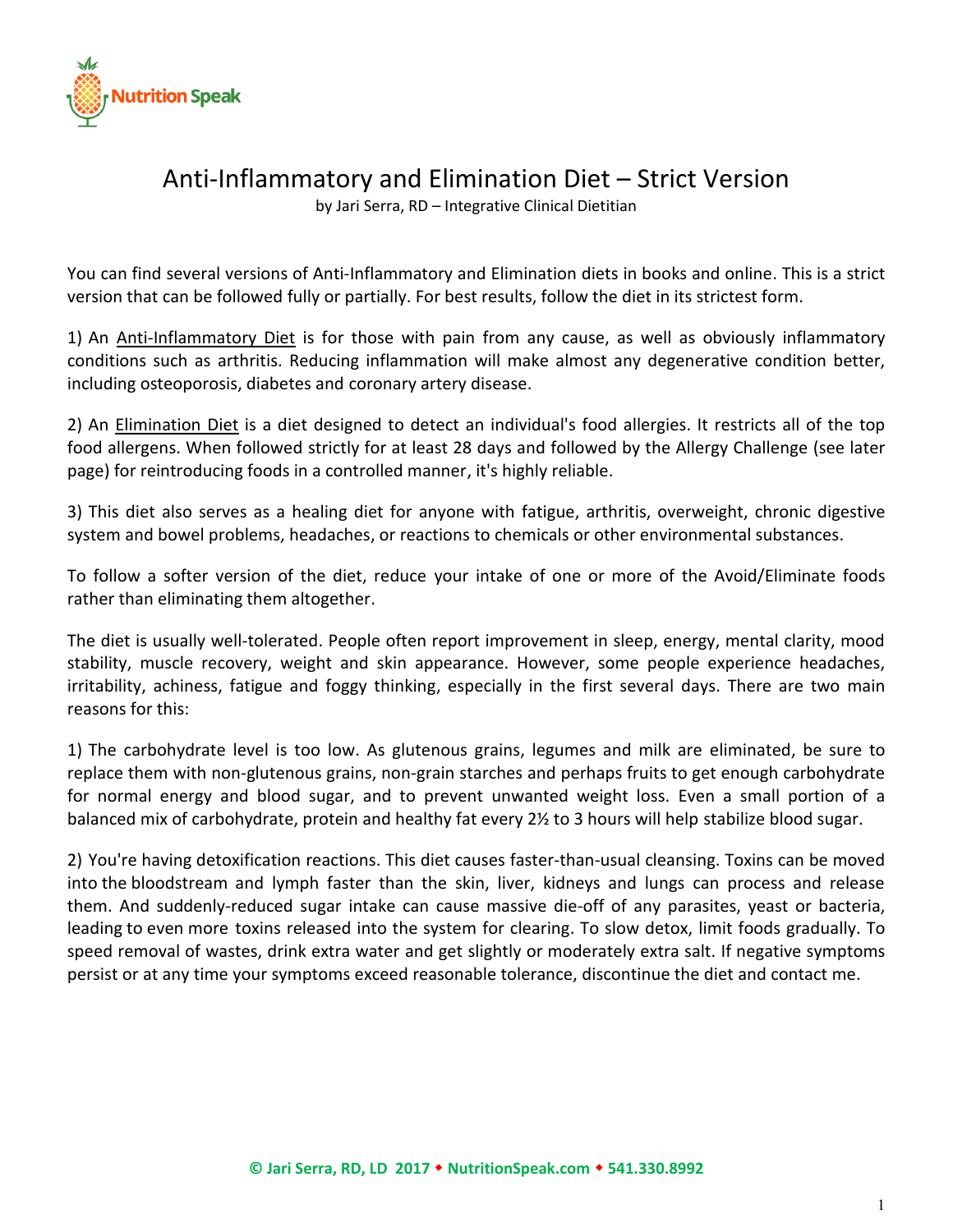#### Components of the Diet – Strict Version

- 1. Eliminate all dairy except ghee (clarified butter) or grass-fed butter. Avoid milk, buttermilk, cream, all cheeses, yogurt, ice cream and regular butter. Avoid casein (a milk protein) in ingredient lists. Don't use margarine or store-bought mayonnaise. On a less-strict version of the diet, a good compromise would be to use whey, a dairy product that's very low in casein.
- 2. Eliminate grain-fed red meats: beef, pork and veal. Select grass-fed or grass-finished meats only. Free-range chicken and turkey, lamb and coldwater fish such as salmon, mackerel and halibut are acceptable (if you're not allergic or intolerant). Choose wild seafood whenever possible.
- 3. For discovering allergies, avoid all eggs. For reducing inflammation, avoid egg yolks. Egg yolks contain arachidonic acid, which is inflammatory. Egg whites do not.
- 4. Eliminate gluten. Avoid any foods that contain gluten. See page 4 for Glutenous and Non-glutenous Grains. Note that corn is a non-glutenous grain, but it's not allowed on this diet since it's one of the top 7 food allergens. For an even stricter version, eliminate all grains and focus on non-grain starches.
- 5. Eliminate all soy including soy oil, soy milk and all soy-based dairy substitutes, tofu, soynuts and soynut butter, soy protein isolates and powders, tempeh, miso, soy sauce and edamame. Avoid soy of any kind as an ingredient.
- 6. Avoid alcoholic beverages and all sodas. Drink only organic coffees, teas and herbal teas. Limit caffeinated beverages to 1-2 cups a day. Avoid coffee substitutes made from glutenous grains and herbal teas with citrus.
- 7. Avoid all nuts and seeds and "butters" from these. Avoid peanuts, which are actually a legume.
- 8. Avoid foods containing yeast (yeasted breads) and the sugar that promotes yeast overgrowth: white or brown sugar, raw sugar, honey, agave, corn syrup, maple syrup, fruit or other syrups, and molasses. Avoid all sugar substitutes. Small amounts of plain stevia (no added ingredients) are okay.
- 9. Avoid partially hydrogenated/trans fats as much as possible. Read ingredient labels. Avoid all non-canned shelf foods that contain *any* fat, since these contain hydrogenated fats even when the label says they don't (this is legal). Examples are crackers, chips, breads, tortillas, etc. This applies to organic foods, too.
- 10. If you have any joint or spinal pain, avoid foods and ingredients from the Nightshade family: tomatoes, all potatoes except sweet potatoes and American yams, eggplant, all sweet peppers (green, red, yellow, etc.), and hot peppers (chili, cayenne), paprika and pimento. Cayenne pepper is a Nightshade; black pepper isn't. Turmeric is an exception; it's the only nightshade that is *anti-inflammatory*, so it's okay to use. Tobacco is also a nightshade. If you're smoking or chewing and can't quit now, do the rest of the diet. You'll still receive great benefit.
- 11. If bowels are inflamed or you have excessive bowel gas or bloating, avoid all gas-producing vegetables (iceberg and romaine lettuces, sweet peppers, broccoli, cauliflower, Brussels sprouts, cabbage, peas, cucumbers, onions, artichokes) and all raw vegetables of any kind. Eat cooked vegetables but not undercooked and crunchy or overcooked and mushy.
- 12. Drink 6 to 10 cups of water daily, preferably filtered. The amount depends on your height and weight, how much you sweat and how much salt you eat. Drink most of it between meals, beginning before breakfast.
- 13. This diet can lead to lowered blood sodium, not always a good thing. Unless you know that salt raises your blood pressure above normal (this isn't true for everyone), salt your foods regularly to taste with a healthy sea salt.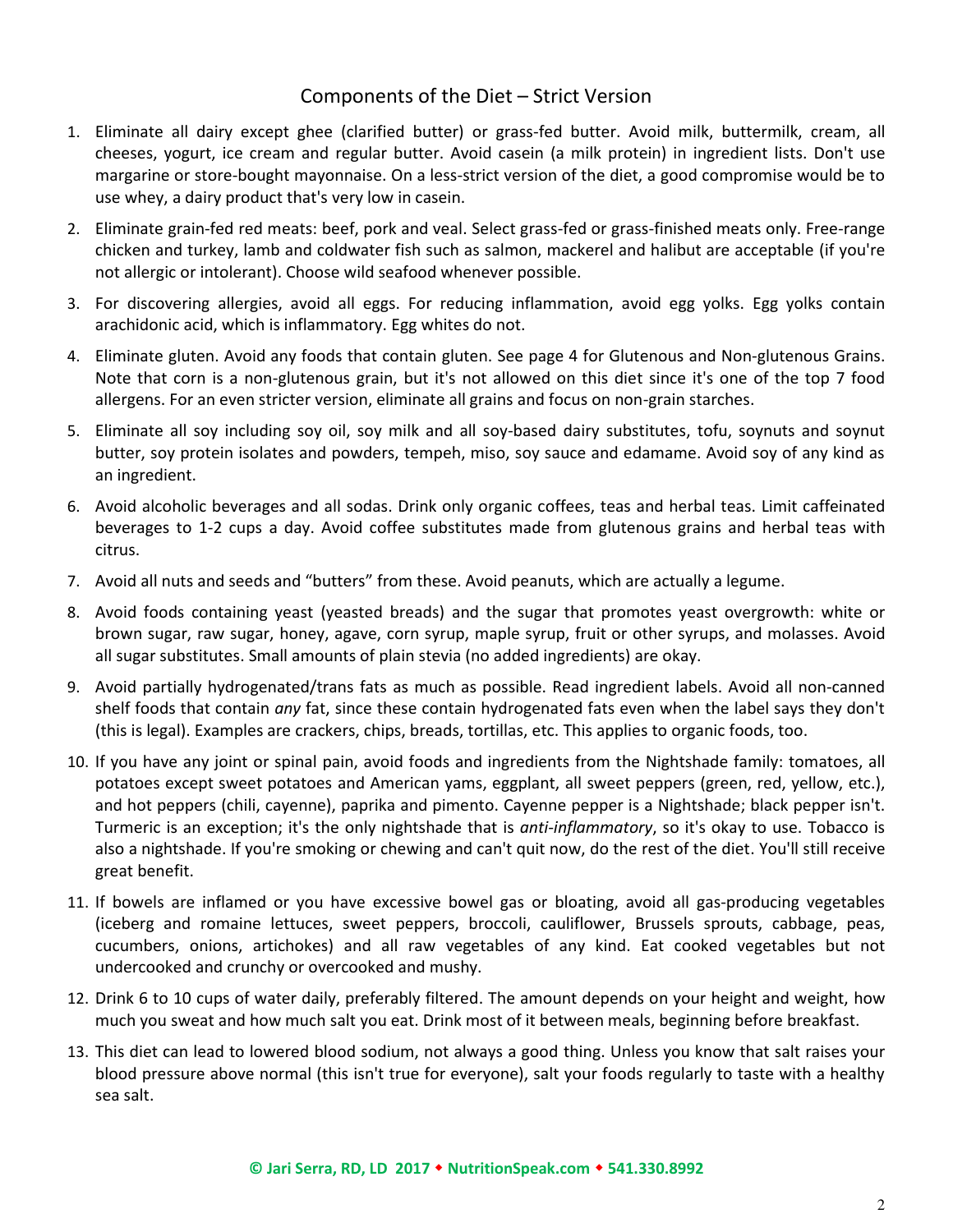| <b>Food Category</b>                        | Allowed                                                                                                                                      | Avoid                                                                                                                                         |
|---------------------------------------------|----------------------------------------------------------------------------------------------------------------------------------------------|-----------------------------------------------------------------------------------------------------------------------------------------------|
| Meat, Fish, Poultry                         | Free-range chicken & turkey, lamb<br>Grass-fed beef & pork                                                                                   | Grain-fed beef & pork, bacon, caged<br>chicken & turkey, jerky, lunch meats                                                                   |
|                                             | Cold-water fish such as salmon,<br>halibut, mackerel, trout                                                                                  | Shellfish, lake/stream fish except trout                                                                                                      |
| Legumes                                     | Green peas                                                                                                                                   | Soy & all other legumes except green peas                                                                                                     |
| Eggs                                        | Egg whites if using the diet only<br>to reduce inflammation                                                                                  | Egg yolks; egg whites if allergic                                                                                                             |
| Dairy Products &<br>Substitutes             | Milk substitutes such as rice, hemp,<br>and coconut, grass-fed butter                                                                        | Animal milks, soy milk, nut milks, cheese,<br>cottage cheese, yogurt, cream, ice cream<br>regular butter, non-dairy creamers                  |
| Grains, Breads &<br>Cereals                 | All non-glutenous grains, +<br>oats if gluten-free and you're not allergic<br>(see comments on oats, page 4)                                 | All glutenous grains, corn, corn starch,<br>oats if not gluten-free<br>(see comments on oats, page 4)                                         |
| Non-Grain Starches                          | Sweet potatoes, yams, all winter<br>squashes, peas, other root veggies                                                                       | Potatoes (Russet, white, yellow, etc.)*                                                                                                       |
| Vegetables                                  | All vegetables, preferably fresh,<br>frozen or freshly juiced; herbs                                                                         | Creamed or made with prohibited<br>ingredients, eggplant*, peppers*                                                                           |
| Fruits                                      | Unsweetened, fresh, freshly juiced,<br>or water-pack canned,<br>excluding citrus & strawberries                                              | Fruit drinks, ades, cocktails,<br>citrus, strawberries, dried fruits<br>preserved with sulfur, tomatoes*                                      |
| Soups                                       | Vegetable- or chicken-based broths<br>and homemade soups, any made<br>with allowed ingredients only                                          | Canned or creamed soups, any<br>with glutenous flours                                                                                         |
| <b>Beverages</b>                            | Freshly prepared or unsweetened<br>fruit or vegetable juice, pure water,<br>non-citrus herbal teas, one cup<br>organic coffee or tea per day | Milk, dairy-based products, all<br>other coffee and tea, Postum,<br>cocoa, sodas, alcoholic beverages,<br>citrus juice or sweetened beverages |
| Fats & Oils                                 | Cold- or expeller-pressed oils,<br>preferably organic, such as: olive,<br>coconut, safflower, sunflower,<br>sesame, cod liver, & flax        | Soy oil, canola unless organic, or<br>salad dressings made with these<br>All hydrogenated, partially<br>hydrogenated and heat-damaged oils    |
| Nuts, Seeds &<br><b>Nut or Seed Butters</b> | None                                                                                                                                         | Peanuts, cashews, all tree nuts<br>Sunflower seeds, sesame seeds<br>All nut and seed butters                                                  |
| Sweeteners                                  | Raw honey in small amounts<br>Stevia in small amounts                                                                                        | White, brown or raw sugars, syrups,<br>pasteurized honey, molasses, all sugar<br>alcohols and non-caloric sweeteners                          |
| Condiments                                  | Low-temp-dried or sun-dried sea salts<br>Apple cider vinegar, homemade<br>mayonnaise, mustard                                                | All other salts, soy sauce,<br>commercial mayonnaises, ketchup                                                                                |
| Tobacco                                     | None*                                                                                                                                        | All smoking and chewing tobacco                                                                                                               |

*Try different flavors of Udi's brand gluten-free breads and bagels to find the ones you like.* 

*\* See # 10 on page 2.*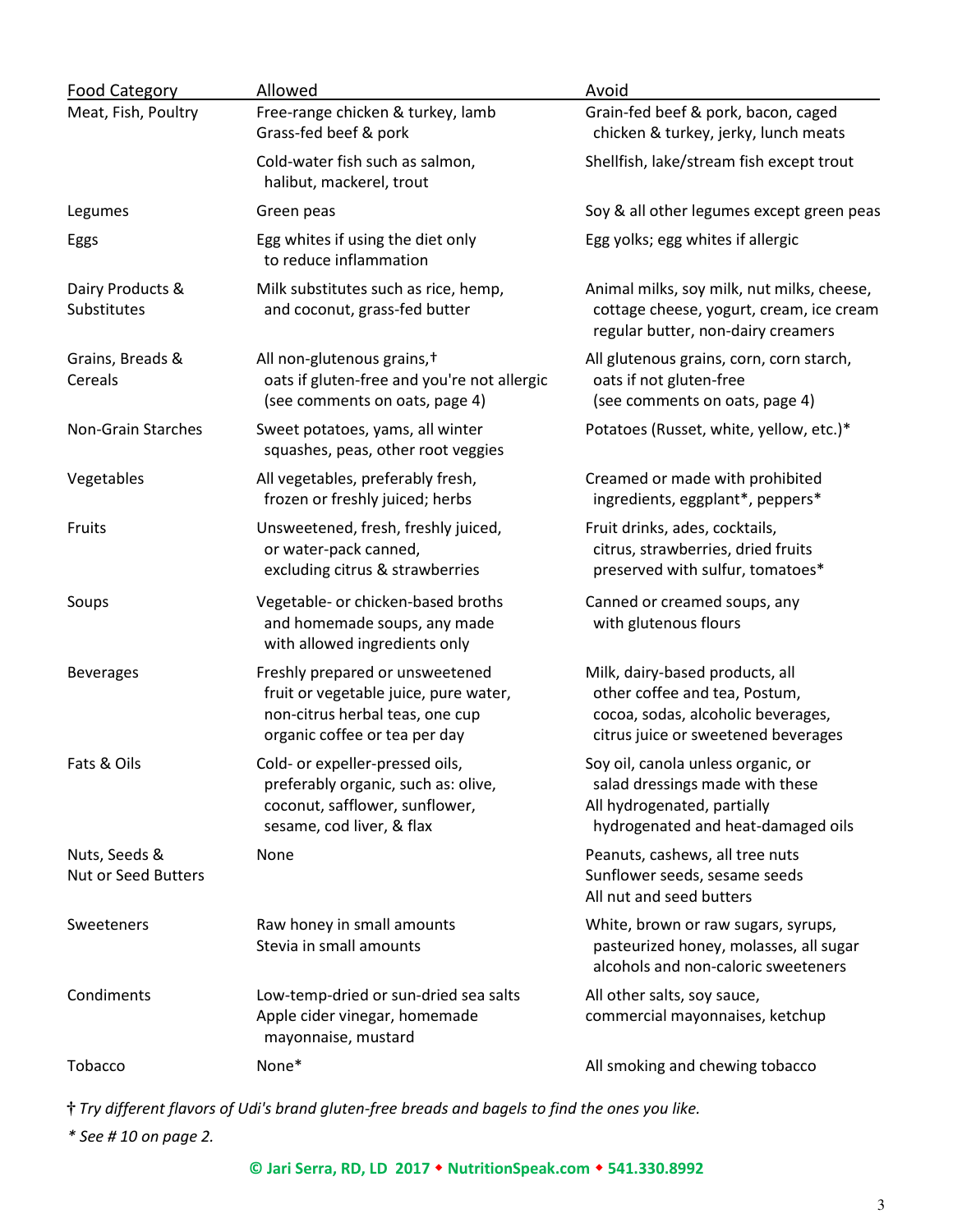## Glutenous and Gluten-Free Grains

#### GLUTEN-FREE GRAINS/SEEDS/STARCHES GLUTENOUS GRAINS

(other than the rye, these are all various forms of wheat)

Amaranth<sup>1</sup> Arrowroot (a high-starch tuber) <sup>2</sup> Barley Grass <sup>3</sup> Buckwheat (grain-like seed crop) $<sup>1</sup>$ </sup> Corn, corn starch, corn meal, corn flour Einkorn (an ancient variety of wheat) $4$ Millet (ancient seed grass)<sup>1</sup> Quinoa (ancient seed grass) $<sup>1</sup>$ </sup> Sorghum (group of grain-like grasses) Rye or rye flour Tapioca (starch taken from cassavas) Seitan (pure gluten, cooked and eaten) Taro Root (group of roots and tubers)<sup>2</sup> Teff, teff flour (ancient seed grass) Spelt (an ancient variety of wheat)<sup>4</sup> Wild rice, wild rice flour Triticale (a hybrid of wheat and rye) Wheat grass  $3$ 

 Barley, barley malt, barley flour Bulgur (cracked wheat) Cous Cous (cracked wheat pasta) Durum (a hardy wheat often used for making pasta) Flax seed Emmer (ancient wheat, also known as farro)<sup>4</sup> Flours made from nuts, beans or seeds Farina (fine wheat meal used to make cooked cereal) Farro (an ancient wheat, also known as emmer) $4$ Oats  $1$  Graham flour (coarsely ground whole wheat flour) Potato, potato flour, potato starch Kamut (a hybridized wheat, trademarked by Kamut Intl.) Matzo, Matza (unleavened bread made from white flour) Rice, rice bran, rice flour **Orzo** (a type of wheat pasta cut in the shape of rice) Sago or sago flour (a palm stem starch) Panko (fine-grained wheat breadcrumbs) Semolina (a hardy wheat used for making pasta) Udon (thick wheat flour noodles, Japanese) Wheat, wheat flour, wheat germ, wheat starch, wheat bran

A person may have an allergy or sensitivity to any of these grains, quite apart from any allergy or sensitivity to gluten.

 $1$  Amaranth, buckwheat, millet, oats and quinoa are gluten-free grains, but they may have trace contamination of gluten by: 1) introduction of wind-borne seeds from a nearby field of a glutenous grain, or 2) being milled in the same mill as a glutenous grain. Most people with gluten allergy tolerate these grains since the contamination level is low. 100% gluten-free oats are now available, If you can't find them in a local store, you can purchase them at vitacost.com. Usually, only those who have Celiac Sprue may need to avoid these grains. Celiac Sprue – also known as celiac disease, gluten enteropathy or gluten intolerance – is a digestive disorder rather than an allergy. With Celiac Sprue, exposure to gluten causes damage and scarring in the gut.

 $2$  Arrow root and taro root are good substitutes for corn starch. Use as a thickener if you're allergic to corn.

- <sup>3</sup> Barley grass and wheat grass are tender shoots that have not yet developed gluten (or gliadin or hordein, the proteins from which gluten develops). They're often used in health drinks, because they're rich in vitamins, minerals and chlorophyll.
- <sup>4</sup> Einkorn, emmer and spelt are ancient varieties of wheat that are making a comeback because they have not been overhybridized or genetically modified, and they contain less gluten than modern wheat. Because of these factors, many people find they tolerate these wheat varieties much better than modern wheat varieties, especially what grown in the U.S.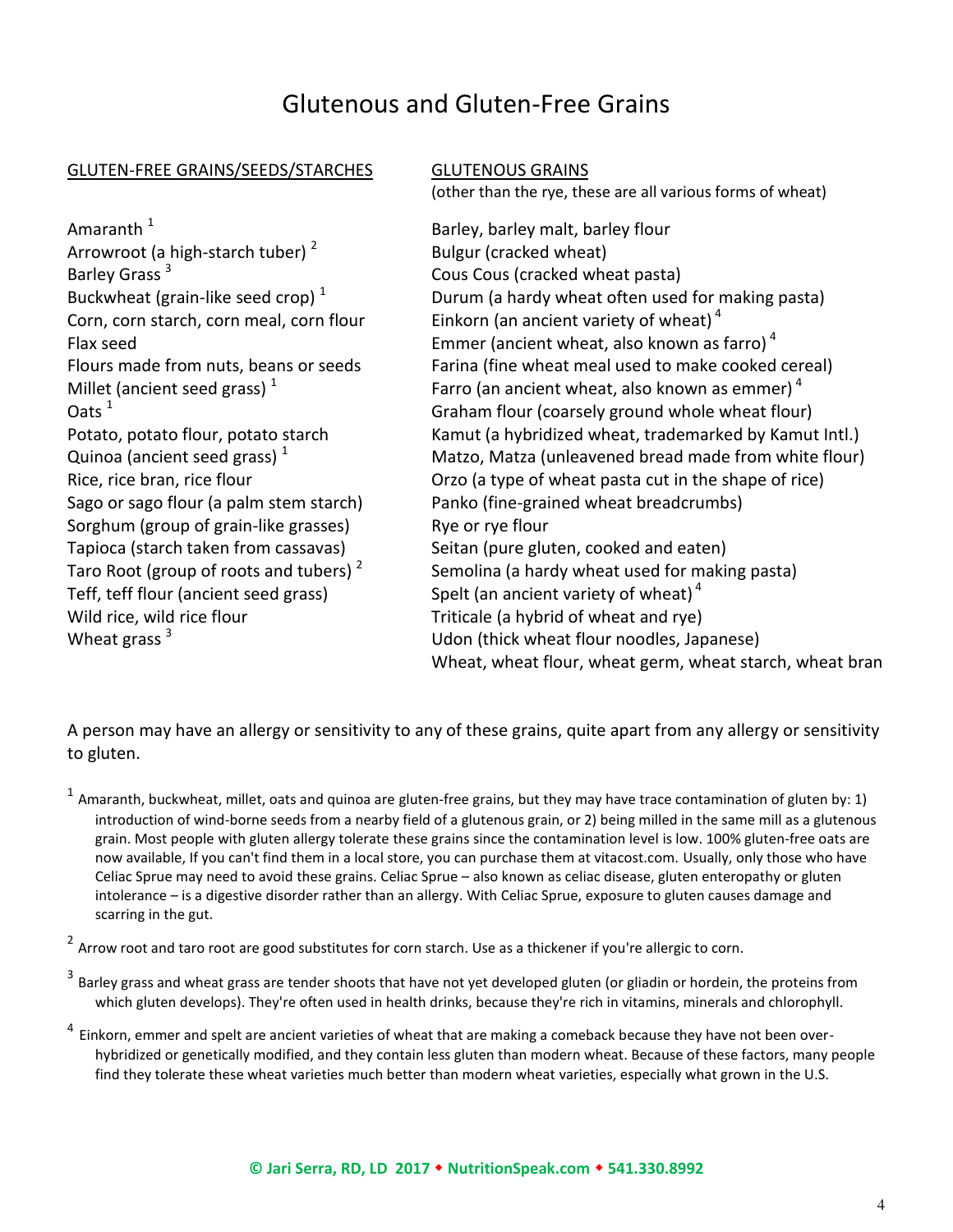# **Allergy Challenge**

 The Allergy Challenge is a process of eliminating a food from your diet for a period of time and then reintroducing it in order to see if you tolerate it. If you want to identify all of your food allergens, use the full, strict version of the Anti-Inflammatory and Elimination Diet. You'll be avoiding 99% of likely allergenic foods. Or you might eliminate only one or a few foods and then use the Allergy Challenge. However, if you have multiple allergies, it may be difficult to determine your reaction to only one food while still eating others you don't tolerate. One full cycle of the allergy challenge takes 4 days.

- 1) Avoid one or more suspected foods for 3 to 4 weeks, including other mixed or processed foods containing any form of the avoided foods. Then, reintroduce as follows.
- 2) Choose one food to challenge, such as eggs, cheese or wheat. Be sure to read #7 below and choose as narrowly as possible. One Day 1, eat a moderate serving of this food with each of your 3 meals.
- 3) For the next 3 days, avoid this food entirely again. This is to make sure you aren't having a delayed reaction, which is common. Keep avoiding all other previously-eliminated foods.
- 4) Watch for any new negative symptoms, or the return or increase of old ones. Common symptoms include fatigue, irritability, foggy brain, depression, headache, stomach ache, abdominal bloating, water retention, sudden overnight weight gain, sinus congestion and itching.
- 5) If you DO NOT notice negative symptoms showing up or increasing in these 4 days, you can add the food back into your diet once every 3+ days. This is called a 3-Day Rotation, and it helps insure you'll continue to tolerate that food during the rest of the challenge process. Allergies can be sneaky - you can have a low-grade sensitivity to a food that passes the allergy challenge test but surfaces days or weeks later if you're eating it frequently again. If you start building antibodies against it again, this will interfere with your ability to accurately assess the results of the next food challenges. For a more strictly controlled challenge, take that food out of your diet until all subsequent challenges are done.
- 6) If you DO notice negative symptoms showing up or increasing in these 3 days, eliminate the food again for 2 – 3 days or until all symptoms are gone. At this time, you can challenge another food or you might choose to re-challenge the same food, eating it only *once* on the re-introduction day. This is because some food reactions are dependent upon amount and frequency, and this would tell you if you can tolerate a smaller amount of that food eaten once a day or even twice a week. After challenging a food once (or twice), if you have even a mild reaction to it, eliminate it from your diet completely until all of your planned food challenges are done.
- 7) One food within a food category may affect you quite differently than another. Dairy is an example. Many people react much worse to milk than cheese or yogurt; others, because of the molds used in cheese making, will react worse to cheeses. So instead of challenging for dairy by eating yogurt, cheese and milk on the challenge day, chose one of these and have it at all 3 meals. The same idea applies to wheat products. You may react differently to bread products than to pasta, bulgur or Cream of Wheat. For example, muffins would be an especially poor way to re-introduce wheat, since you could react to the sugar, dough conditioners, preservatives, extra gluten or other ingredients. Even bread is not a great choice for testing wheat. Choose clean, simple forms of a food to do the challenge so that other ingredients aren't causing reactions of their own.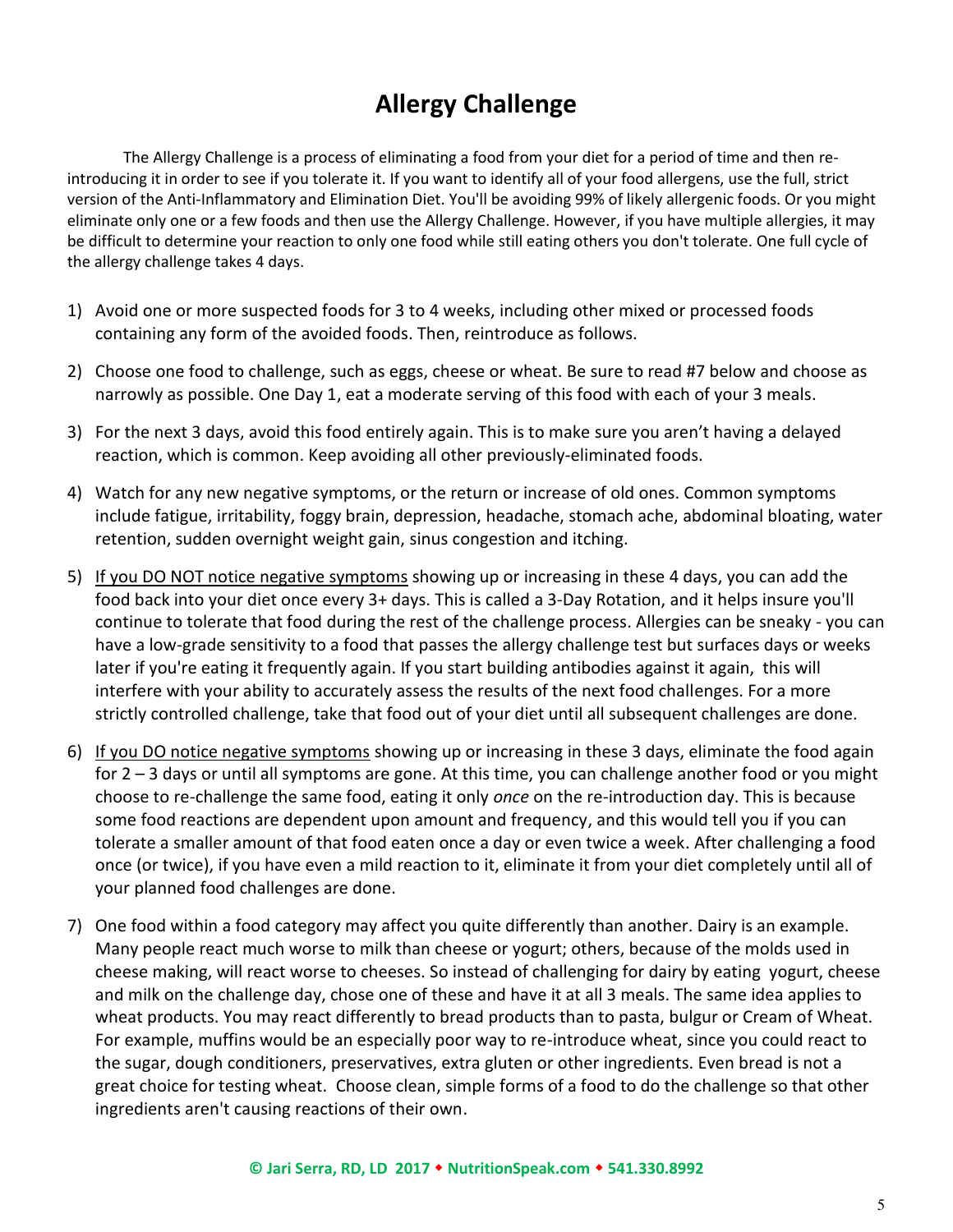# Cooking Brown Rice, Millet and Quinoa

For all of these, the method is described as "cook like rice." This means:

- use twice the amount of water as dry grain (2 cups water to 1 cup dry grain)
- use about  $1/8$  to  $1/4$  tsp. salt per cup of dry grain
- put water, grain and salt into a pan and bring it to a rolling boil
- turn the heat down to low or medium-low and put the lid on the pan
- in a minute, be sure the water is simmering, not boiling or motionless
- cook for the recommended time or until liquid has evaporated
- let it sit uncovered for 5 minutes, fluff with a fork, and serve or store

Grains are high in carbohydrate and low in protein. They contain only traces of fat. To slow down the uptake of the carbohydrate and keep blood sugar more stable, add fats and fibers. Nuts or vegetables are some of the best foods to combine or serve with grains for fiber. Butter, coconut oil or olive oil are delicious fats to add. I suggest you add the fat and a little more salt just before serving.

Brown Rice: Brown rice is a grain wherein the starch breaks down to sugar rather quickly. Its glycemic index (how fast the starch turns to sugar and hits your bloodstream) is close to that of white rice, but it has more nutrients and some good fiber. It has a sweet flavor and goes well with almost any other food. Use short- or medium-grain brown rice. Cook for 50- 60 minutes.

Millet: Millet is a hearty seed grain with a nutty flavor that goes well with nuts, meats and vegetables. Many online recipes and even cookbooks call for cooking millet 40-50 minutes. This turns the grain to mush. The correct cooking time leaves the grain cooked but firm and chewy, just like properly cooked brown rice. Its faster cooking time and lower glycemic index are big advantages over rice. Cook for 20-25 minutes.

Quinoa: (Pronounced KEEN-wah) Quinoa is a soft, light seed grain, so it's noticeably less filling than rice or millet. It has a unique flavor that grows on you but may taste a little bitter at first. It goes especially well with nuts and well-browned meats. Cook 15 minutes. For a firmer, chewier texture, use only 1-1/2 cups water to 1 cup of dry grain and cook 12 minutes.